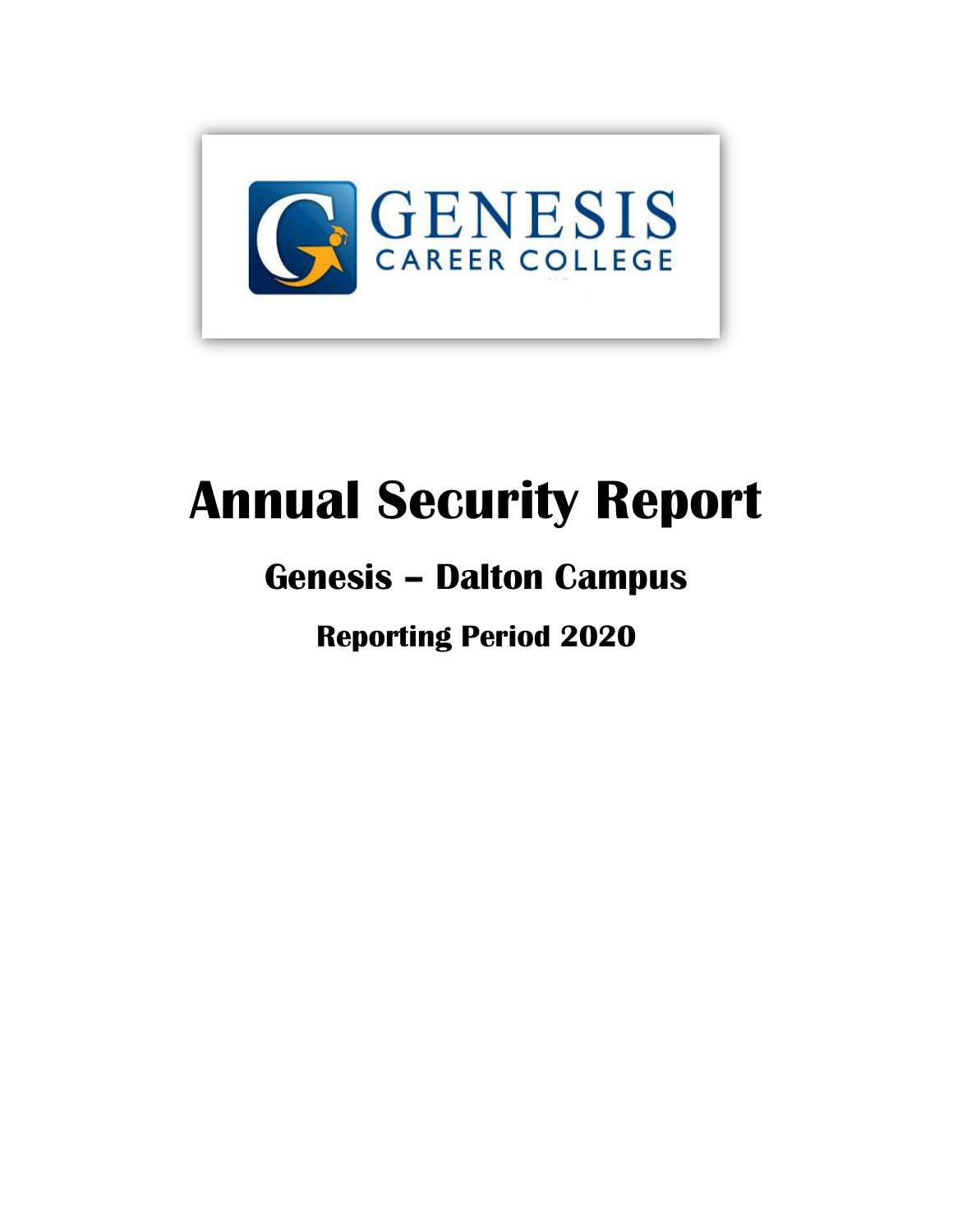| <b>Table of Contents</b>                            |      |
|-----------------------------------------------------|------|
| Introduction                                        |      |
| <b>Security and Safety Procedures</b>               |      |
| Prevention of Sexual Harassment and Sexual Offenses |      |
| Violence against Women                              |      |
| Drug and Alcohol Policy                             |      |
| <b>Emergency Procedures and Timely Warnings</b>     |      |
| <b>Fire Safety Procedures</b>                       | l () |
| <b>Annual Crime Statistics</b>                      |      |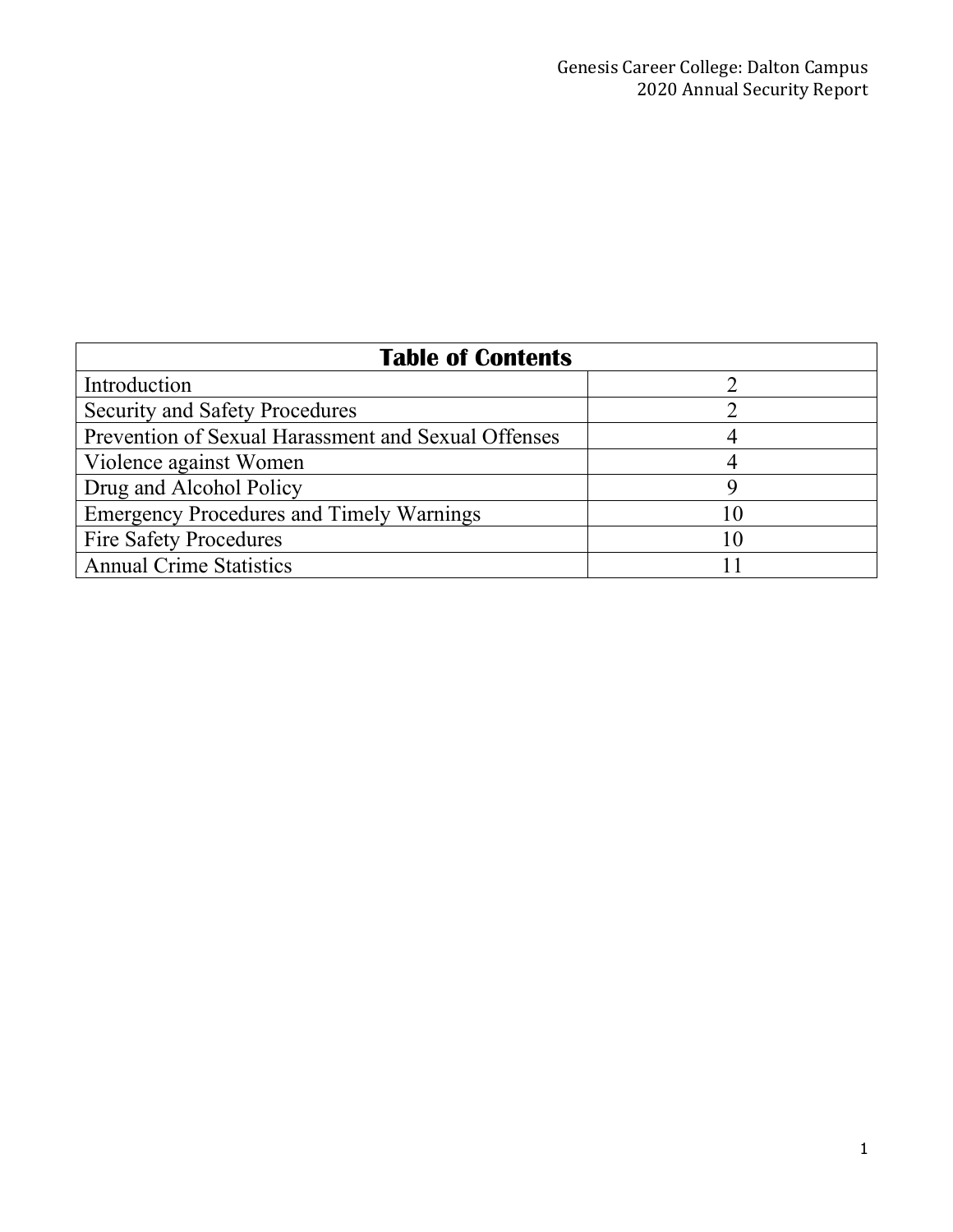# **INTRODUCTION**

Genesis Career Group, Inc. takes pride in providing a safe place for its students to learn and its employees to work. This document has been prepared to accomplish the following:

- **1. INCREASE AWARENESS OF THE SECURITY ONCAMPUS**
- **2. REPORT STATISTICS OF INCIDENTS OCCURRED DURING THE LAST YEAR OF OPERATION**
- **3. EXPLAIN CURRENT POLICIES, PROCEDURES, AND PROGRAMS AVAILABLE TO**

# **PROVIDE A SAFE LEARNING ENVIRONMENT**

The security of our campus is accomplished through the coordination of staff, faculty and students. The development of procedures, enforcement of regulations, and implementation of practices are important components of the joint effort providing a reasonable level of security for everyone on campus.

Campus administration is responsible for the implementation of security procedures and regulations on campus. Staff, faculty and students are individually responsible for adhering to security procedures and following the guidelines contained herein. All employees, students and visitors are responsible for complying with federal, state, and location regulations and laws related to matters of security while on campus or conducting institutional business off campus.

This information is disseminated to employees and students during the orientation process. Updates are made as needed and followed by notices describing the change to active students and employees. Updates are typically made electronically via email; however hard copies of the changes made are available on campus.

This Annual Security Report is published in compliance with the Jeanne Clery Disclosure of Campus Security Policy and Campus Crime Statistics Act (Clery Act) and the Violence Against Women Reauthorization Act of 2013 (VAWA). The information contained within this report is gathered by collecting information regarding incidents via internal log and local police department filings of incidents occurred within the last reporting year.

The Compliance Department is responsible for compilation and filing of this report with the support of campus personnel. Data is reported by October 1 of each year. No campus is exempt from reporting.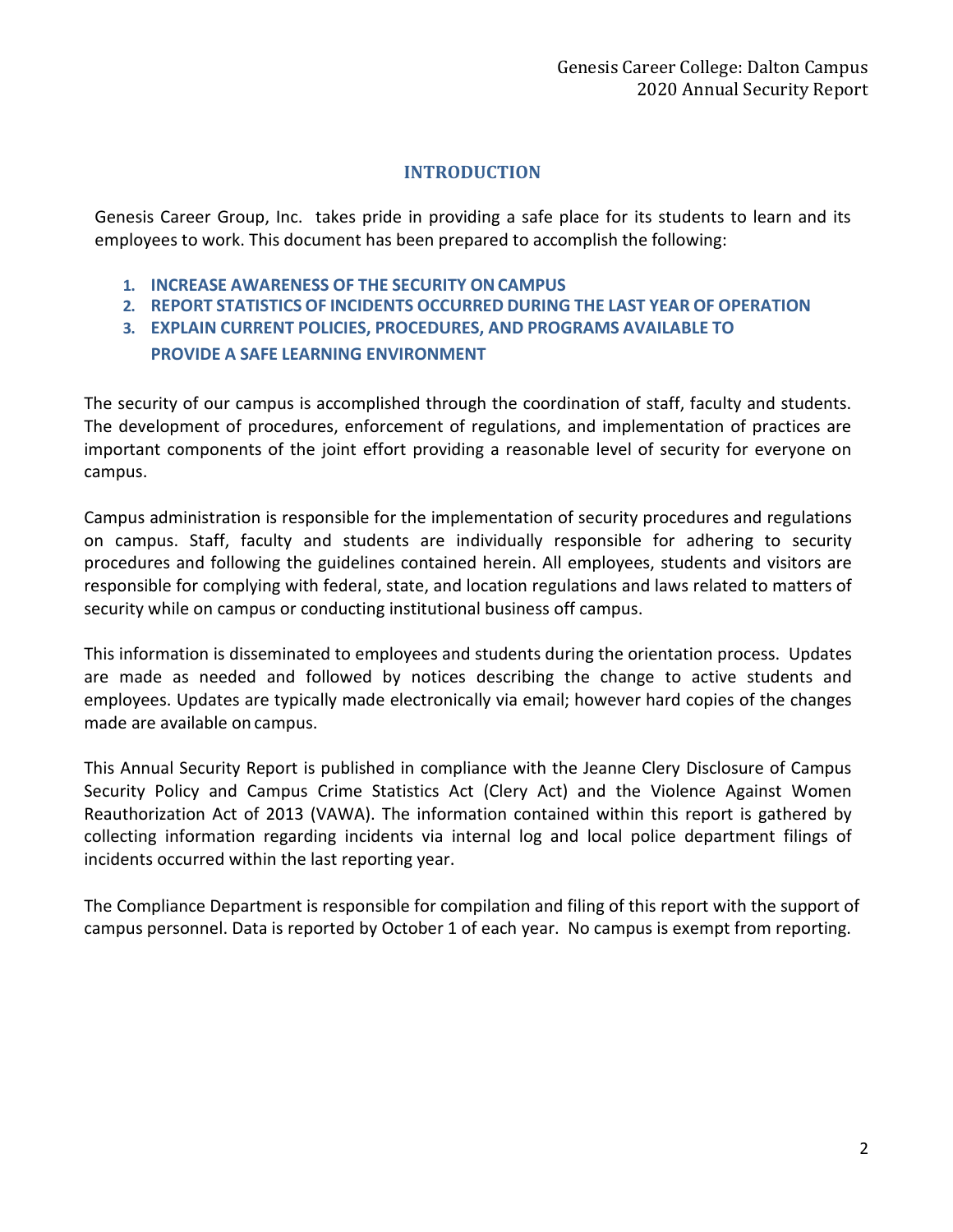# **SECURITY AND SAFETY PROCEDURES**

This facility located at 2104 Fiber Park Dr., Dalton, GA is open to students, staff, faculty and patrons only during the designated hours. The clinic is open to the public during these hours by appointment; however, in some instances walk-in are accepted. Appointments can be made through reception. All visitors must register with campus administration and are subject to rules and regulations ofGenesis.

#### **FACILITY MAINTENANCE AND SAFETY**

This facility is maintained regularly by the Director of Facility Maintenance (DFM) to ensure safety and security for students, staff, and faculty while one campus. Only Genesis employees will have access to keys. Students and visitors are not allowed on campus unless Genesis personnel are present. If the DFM is not immediately available in the case of emergency students, staff, faculty and visitors are obligated to report to the Campus or Program Director any maintenance needs within the facility that may or may not appear to be hazardous or present a safety concern.

#### **DESIGNEES**

The Campus Director is designated as the Campus Security Authority (CSA) and is responsible for disseminating information regarding daily safety procedures in the case of emergency. The Director of Information Technology is responsible for the electronic dissemination of the Annual Security Report. The President is responsible for the overall coordination of safety procedures across all campuses. State and local police can provide campus security and are the only agents with the authority to make arrests. Campus personnel work closely with law enforcement agencies to ensure a safe environment for students, employees and visitors.

# **CRIMINAL ACTIVITY**

If a crime should occur on campus the employee or student with the most immediate knowledge of the crime should notify the CSA (Campus Director) or law enforcement immediately. The Campus Director will provide opportunity for the victim or witness to report the incident to local law enforcement. Genesis encourages its students, staff and faculty to report criminal activity to local law enforcement accurately and promptly if the victim declines or is unable to make the report. If the victim or witness to a crime declines to report the incident to the local police Genesis will treat the incident as an internal matter. The Campus Director will notify local authorities immediately if legally required to do so.

If a crime should occur after business hours the Campus Director will notify the local authorities immediately upon discovery of the occurrence. If the Campus Director is not on campus or readily available, the person with the most immediate knowledge of the crime should notify the local authorities immediately. In any case the notification should include at least:

#### 1. THE NATURE OF THE CRIME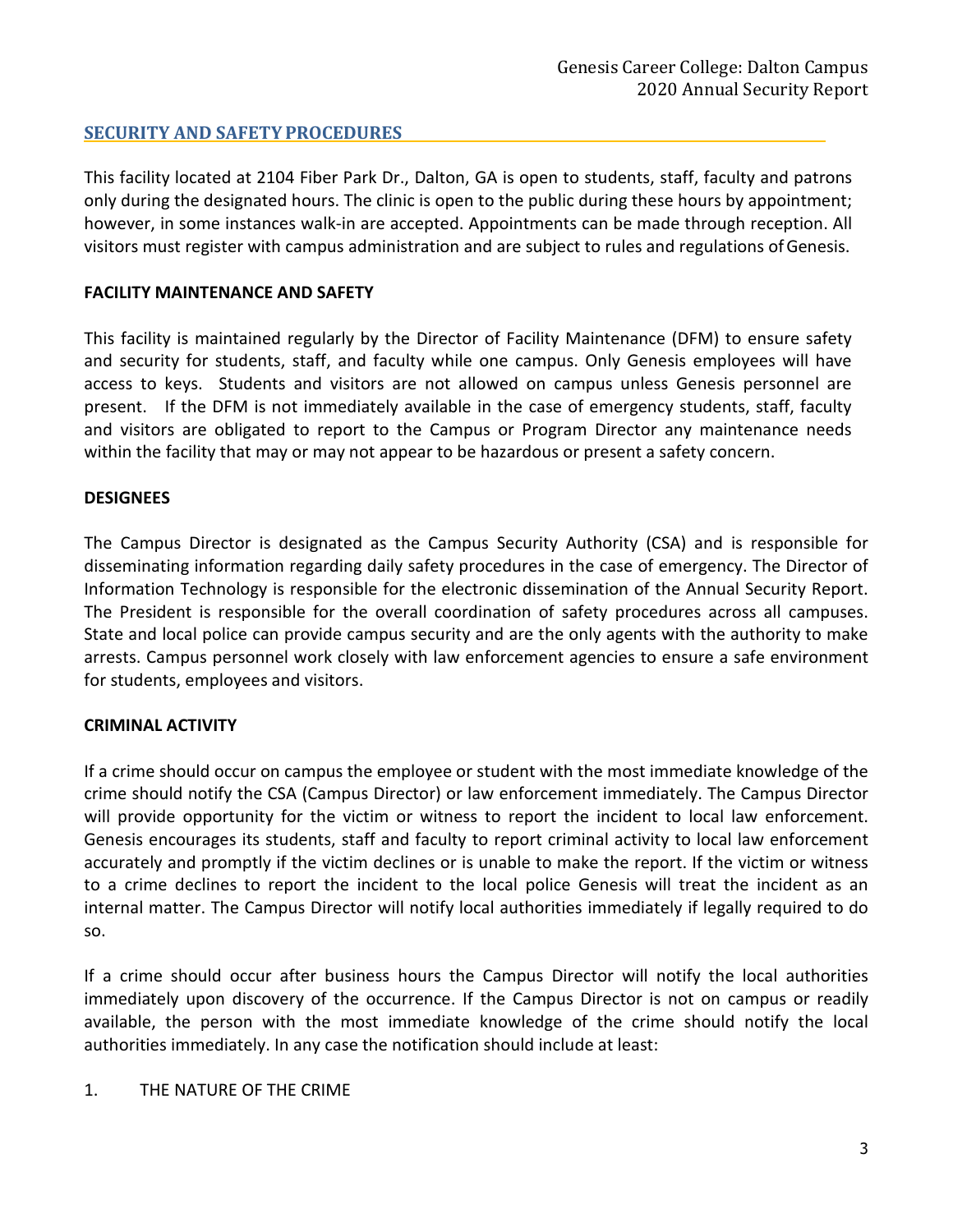#### 2. WHO WAS INVOLVED

#### 3. WHERE THE CRIME OCCURRED

Anyone who notifies the Campus Director or law enforcement agencies of a crime committed may do so voluntarily. Every notification will be considered confidential. Genesis is obligated to include the report as voluntary and confidential within the Annual Security Report.

Genesis cooperates with federal, state, and local law enforcement agencies in reporting any information pertaining to criminal activity on campus. All students, staff, faculty and visitors are encouraged to report any information pertaining to a criminal offense to the local police department. Federal, state, and local law enforcement agencies have criminal jurisdiction on this campus as appropriate. Genesis reserves the right to treat any offense as a disciplinary matter in accordance with Institutional policies and procedures regardless of the involvement of law enforcement.

Genesis reserves the right to conduct an internal investigation and conduct disciplinary proceedings, if necessary, for any crimes of violence (as defined in Section 16 of Title 18, U.S. Code), or a non-forcible sex offense. The results of the investigation and/or disciplinary proceedings will be disclosed to the alleged victim of such crime or offense upon written request.

#### **ACCIDENTS OCCURRING ON CAMPUS**

If an accident occurs (i.e. broken glass, electrical hazard, chemical spill), the Campus Director or nearest employee will remove all students and visitors from the area. The Campus Director will then notify the proper authorities immediately or designate someone to do so if incapacitated.

#### **BODILY INJURY/SERIOUS ILLNESS**

If a student, staff member, or patron is injured on school premises immediately contact the nearest administrative staff member. A first aid kit is available near the cash register for minor injuries. For serious injuries or illnesses, call 911. Contact the nearest administrative staff member no matter how minor the injury might be.

#### **WEAPONS OR FIREARMS**

Possession of weapons or firearms of any kind are prohibited on campus by anyone other than authorized security personnel. Students, unauthorized staff, or faculty found in possession of weapons or firearms on campus will be subject to disciplinary action up to immediate termination.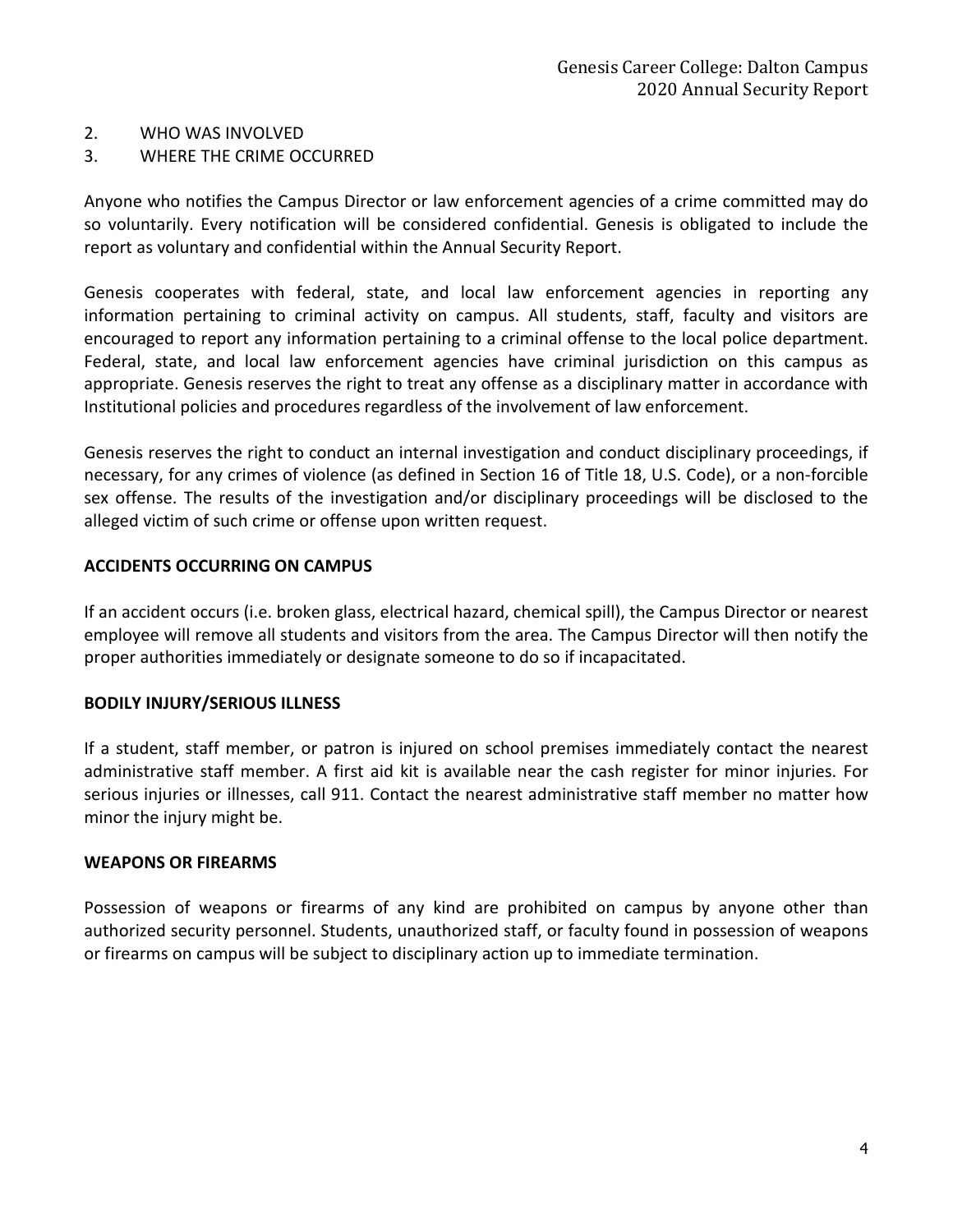# **PREVENTION OF SEXUAL HARASSMENT AND SEXUAL OFFENSES**

Genesis prohibits the offenses of domestic violence, dating violence, sexual assault, and stalking. Genesis operates in accord with the Violence Against Women Act of 1994 (VAWA). Section 40002(a) of the VAWA defines new crime categories of domestic violence, dating violence, and stalking as follows:

# "**DOMESTIC VIOLENCE**" means:

A "felony or misdemeanor crime of violence committed by –

- A current or former spouse or intimate partner of the victim
- A person with whom the victim shares a child in common
- A person who is cohabitating with or has cohabitated with the victim as a spouse or intimate partner
- A person similarly situated to a spouse of the victim under the domestic or family violence laws of the jurisdiction receiving grant monies (under VAWA), or
- A person similarly situated to a spouse of the victim under the domestic or family violence laws of the jurisdiction in which the crime of violence occurred, or by any other person against an adult or youth victim who is protected from that person's acts under the domestic or family violence laws of the jurisdiction in which the crime of violence occurred.

# "**DATING VIOLENCE**" means:

"Violence committed by a person –

- Who is or has been in a social relationship of a romantic or intimate nature with the victim; and
- Where the existence of such a relationship shall be determined based on the reporting party's statement and with consideration of the following factors:
	- The length of the relationship;
	- The type of relationship; and
	- The frequency of interaction between the persons involved in the relationship"

For the purposes of this definition—

- Dating violence includes, but is not limited to, sexual or physical abuse or the threat of such abuse.
- Dating violence does not include acts covered under the definition of domestic violence.

# "**STALKING**" means:

"Engaging in a course of conduct directed at a specific person that would cause a reasonable person to

- Fear for his or her safety or the safety of others; or
- Suffer substantial emotional distress."

"**SEXUAL HARASSMENT**" is defined by the U.S. Equal Employment Opportunity Commission (EEOC) as "unwelcome sexual advances, requests for sexual favors, and other verbal or physical harassment of a sexual nature when:

- Submission to the conduct is made either explicitly or implicitly a term or condition of an individual's employment/enrollment;
- Submission to or rejection of such conduct by an individual is used as the basis for employment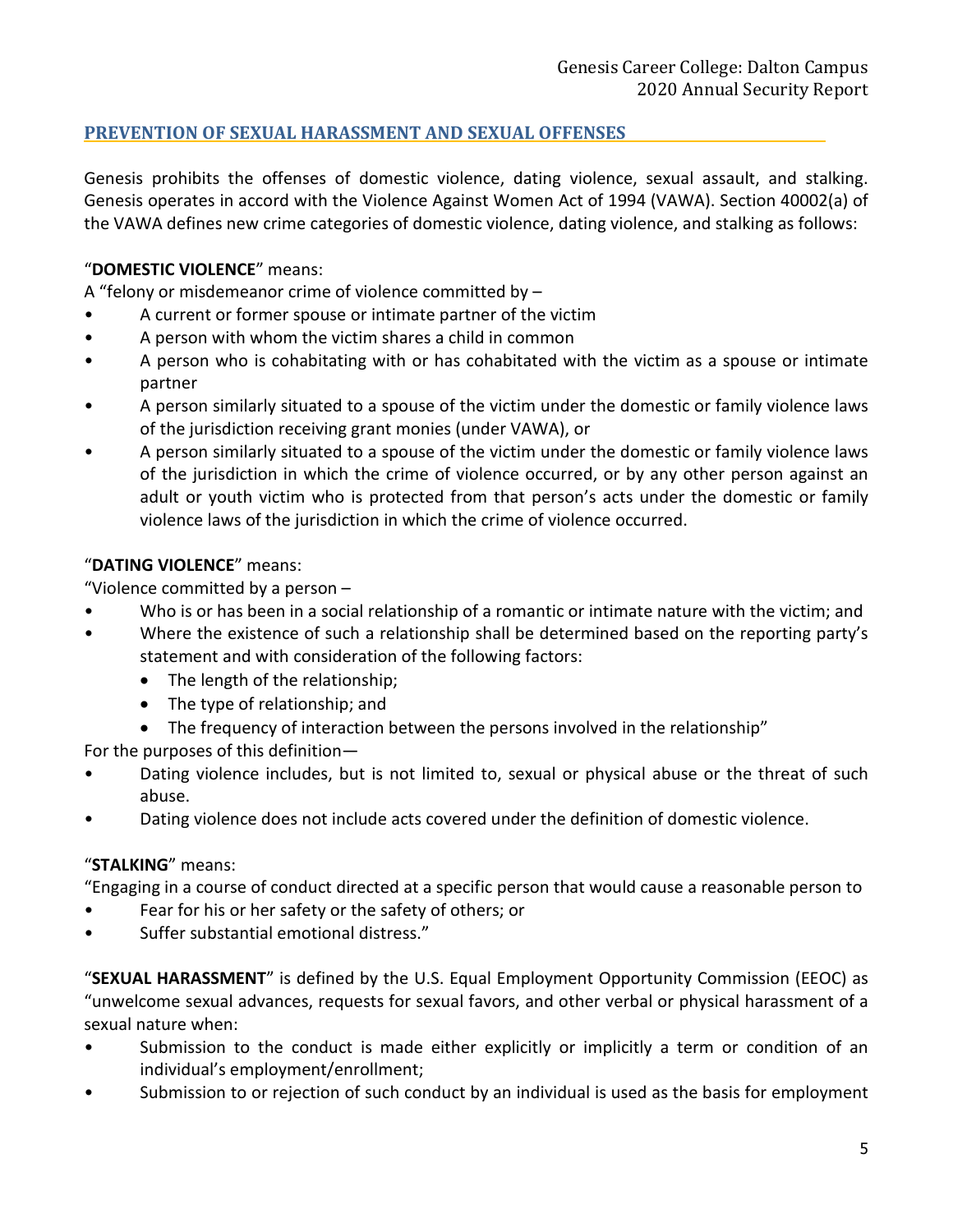decisions affecting the individual; or

• The conduct has the purpose or effect of unreasonably interfering with the individual's performance or of creating an intimidating, hostile or offensive environment."

Sexual activity requires consent, which is defined as voluntary, positive agreement between participants to engage is specific sexual activity.

#### **PREVENTION AND AWARENESS**

Resources on the prevention of sex offenses or other intimate partner violence prevention programs are available through campus administration. Information is available on risk reduction to recognize warning signs of abusive behavior and how to avoid potential attacks. Prevention programs are intended to prevent sex offenses, harassment, and domestic violence. These offenses include, but are not limited to, domestic violence, dating violence, stalking, intimate partner violence, and harassment.

Genesis may host professionals within the community to give presentations to promote awareness of sexual offenses. Local law enforcement agencies may also provide resources or give presentations on the consequences of such offenses and guidance for victims of sex crimes. Contact your Campus Director to inquire about available programs or to request a presentation. The following links provide information to increase awareness of rape, acquaintance rape, domestic violence, dating violence, sexual assault, and stalking, guidelines, victim's rights and legal options, if you or someone you know is a victim of a sexual offense, and the prevention of sex offenses.

National Hotlines and Helpful Links:

| http://victimsofcrime.org/help-for-crime-victims/national-hotlines-and-helpful-links |
|--------------------------------------------------------------------------------------|
| https://www.victimsofcrime.org/home                                                  |
| http://www.trynova.org/help-crime-victim/dsaacp/                                     |
| http://www.cdc.gov/ViolencePrevention/sexualviolence/prevention.html                 |
| http://www.aequitasresource.org/training.cfm                                         |
| http://www.breakthecycle.org/learn-about-dating-violence                             |

#### **REPORTING PROCEDURES**

If you are a victim of a sexual offense or a witness to a sexual offense committed on campus you may seek assistance by contacting the Campus Security Authority (Campus Director) or any other campus staff or faculty member as you feel comfortable doing so. If you are more comfortable contacting local law enforcement agencies you are encouraged to do so. You are also encouraged to contact the National Sexual Assault Hotline at 1(800)-656-HOPE (4673). All reporting will be held confidential unless you request otherwise.

All victims of a sexual offense or witnesses to a sexual offense who report the incident to campus personnel have the right to also report the offense to local law enforcement agencies. Every victim or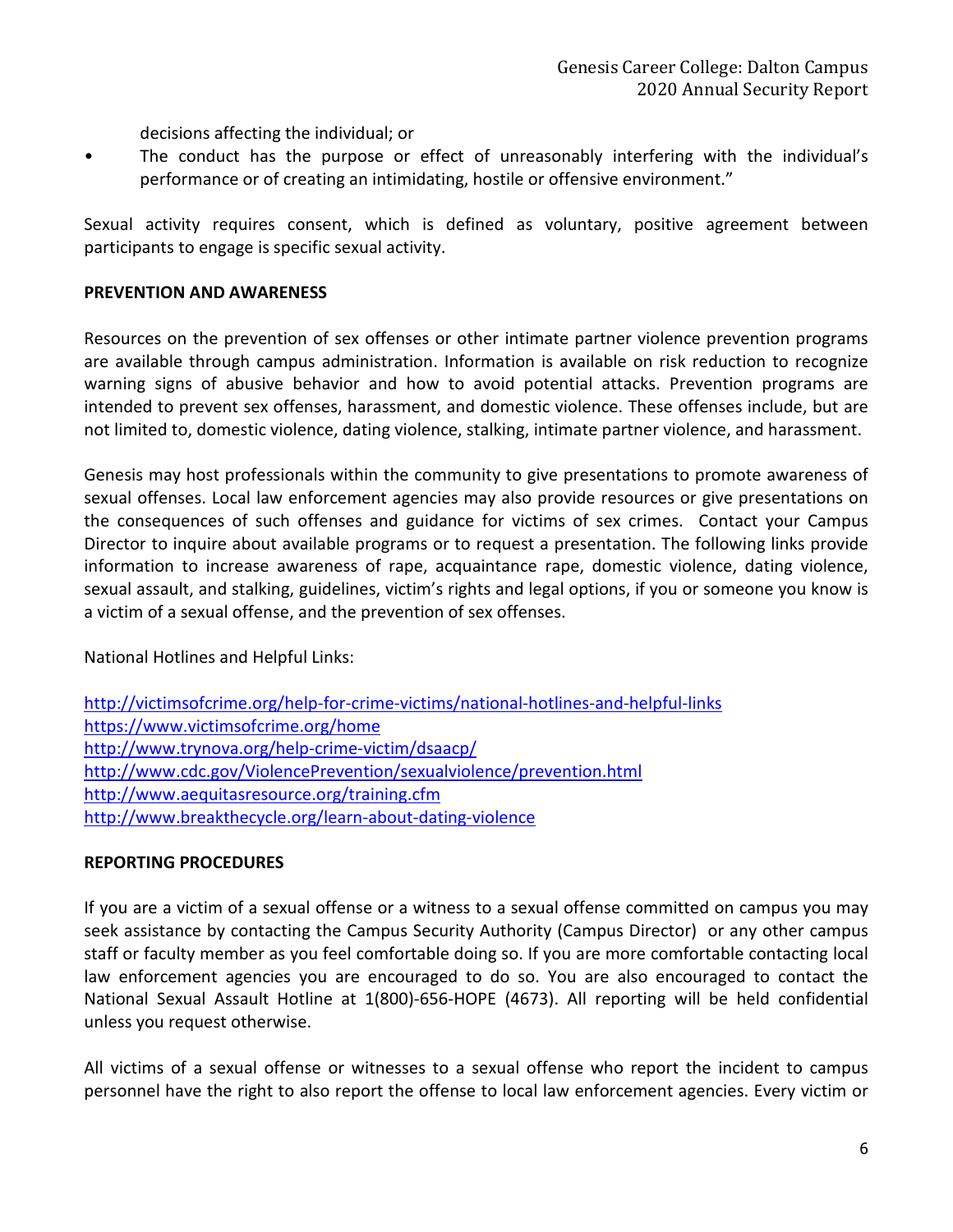reporting witness reserve the right to obtain a protective order, such as a restraining order to ensure his/her safety. Any protective order should be submitted to the Campus Director for campus personnel to assist in the victim or reporting witness' safety on campus.

# **INVESTIGATIVE AND DUE DILIGENCE PROCEDURES**

For offenses occurring on campus, Genesis reserves the right to investigate the incident while preserving the confidentiality of the reporting party. If the victim, witness or Institution feels the offense was criminal in nature Genesis will contact local law enforcement or aide the victim or witness in doing so. If you are a victim of a sex offense, domestic violence, dating violence, sexual assault, or stalking you should:

- 1. IMMEDIATELY GO TO A SAFE PLACE
- 2. SEEK MEDICAL TREATMENT IF NECESSARY
- 3. REPORT THE INCIDENT TO THE CSA OR LOCAL LAW ENFORCEMENT
	- a. CAMPUS OFFICIALS WILL ASSIST IN NOTIFYING THE AUTHORITIES IF YOU SO CHOOSE OR
	- b. YOU MAY OPT TO DECLINE NOTIFYING SUCH AUTHORITIES
- 4. REPORT THE INCIDENT AS SOON AS POSSIBLE AFTER THE OFFENSE OCCURRED
- 5. PRESERVE ANY EVIDENCE THAT MAY PERTAIN TO THE OFFENSE

Genesis will provide a prompt, fair, impartial investigation and resolution. The investigation will be conducted by officials who are qualified by receiving annual training on issues related to domestic violence, dating violence, sexual assault, and stalking and how to investigate and hearing process that protects the safety of victims and promotes accountability. Genesis reserves the right to outsource this to a qualified third party investigator.

An investigation of a sexual offense will include an interview with the accuser and the accused. Both are entitled to the same opportunities to have others present during institutional disciplinary proceeding, including the opportunity to be accompanied to any related meeting or proceeding by the advisory of their choice. Both will be informed simultaneously in writing of:

- 1. THE OUTCOME OF THE INSTITUTIONAL DISCIPLINARY PROCEEDING THAT ARISES FROM AN ALLEGATION OF DOMESTIC VIOLENCE, DATING VIOLENCE, SEXUAL ASSAULT, OR STALKING
- 2. THE INSTITUTION'S PROCEDURES FOR THE ACCUSED AND VICTIM TO APPEAL THE RESULTS OF THE INSTITUTIONAL DISCIPLINARY PROCEEDING.
- 3. ANY CHANGE TO THE RESULTS THAT OCCURS PRIOR TO THE TIME THAT SUCH RESULTS BECOME FINAL
- 4. WHEN THE RESULTS BECOME FINAL

Sanctions imposed because of the final determination may include disciplinary action including termination of enrollment or employment.

Appeals to the final determination must be made in writing and submitted to the Campus Director. The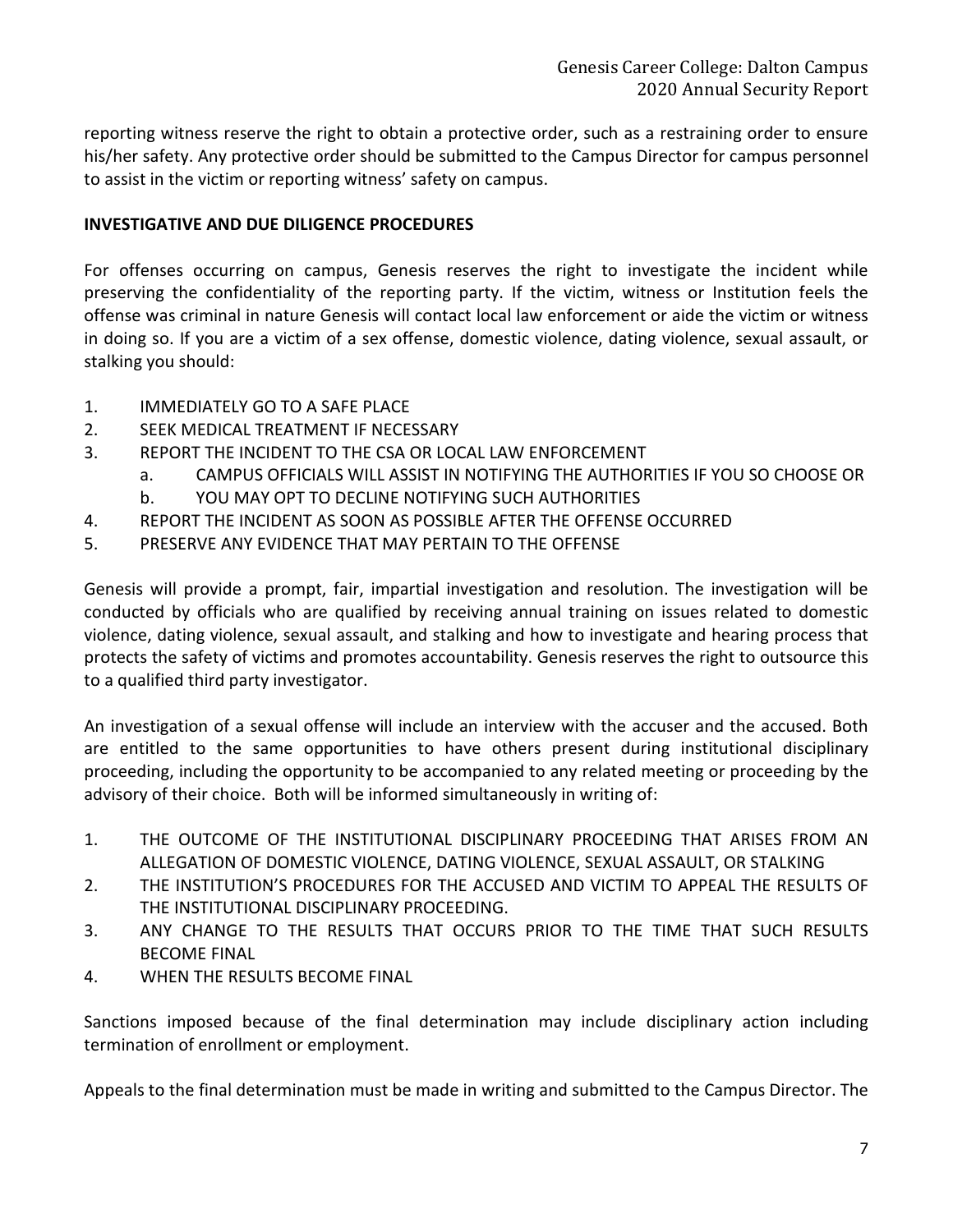appeal should include any records or documentation in support of the appeal and substantial evidence to overturn the determination. The appealer should include a narrative of why the decision should be overturned and the pending disciplinary action should be reversed.

A timely resolution of each incident will be reached and communicated to the victim/witness, the accused and the other parties involved. Appropriate corrective action, up to and including termination, will be taken promptly against any employee or student engaging in a sexual offense. Retaliation against any employee/student for filing a complaint or participating in an investigation is strictly prohibited. Any employee/student who knowingly makes a false claim of harassment or discrimination will be subject to corrective action, up to and including, termination.

It is Genesis' responsibility to take calculated actions to ensure a quick response to all sexual offense complaints. This policy has been written to ensure that all students, staff, faculty and visitors feel safe while on campus.

Any person, who brings a claim or complaint of discrimination or harassment, or who assists in the investigation of such claim or complaint, will not be adversely affected in the terms and conditions of employment/enrollment, or discriminated against or discharged because of the complaint or assistance. Complaints of such retaliation will be promptly investigated and, when warranted, the persons engaging in the retaliatory conduct will be subject to disciplinary action up to and including termination.

Genesis cooperates with federal, state, and local law enforcement agencies in reporting any information pertaining to sexual offense activity on campus. All students, staff, faculty and visitors are encouraged to report any information pertaining to a sexual offense to the local police department. Federal, state, and local law enforcement agencies have criminal jurisdiction on this campus as appropriate.

# **COUNSELING FOR VICTIMS OR REPORTING WITNESSES**

All campus personnel may not be professionally trained in counseling victims of sexual offenses and should not act in a counseling capacity unless qualified to do so. Counseling services are available within the campus communities. Genesis strongly encourages victims of sexual offenses to contact the National Sexual Assault Hotline at 1(800) 656-HOPE (4673) to obtain local contact information for crisis centers equipped to counsel in health, mental health victim advocacy, legal assistance and other rehabilitation services. Campus personnel will be available to assist victims in contacting the hotline and local counselors if requested.

# **REASONABLE ACCOMMODATION**

Genesis will assist in changing the academic, transportation, and working situations if so requested by a victim or a reporting witness. Proper accommodations may be met if they are reasonably available regardless of whether the victim or witness chooses to report the crime to local law enforcement.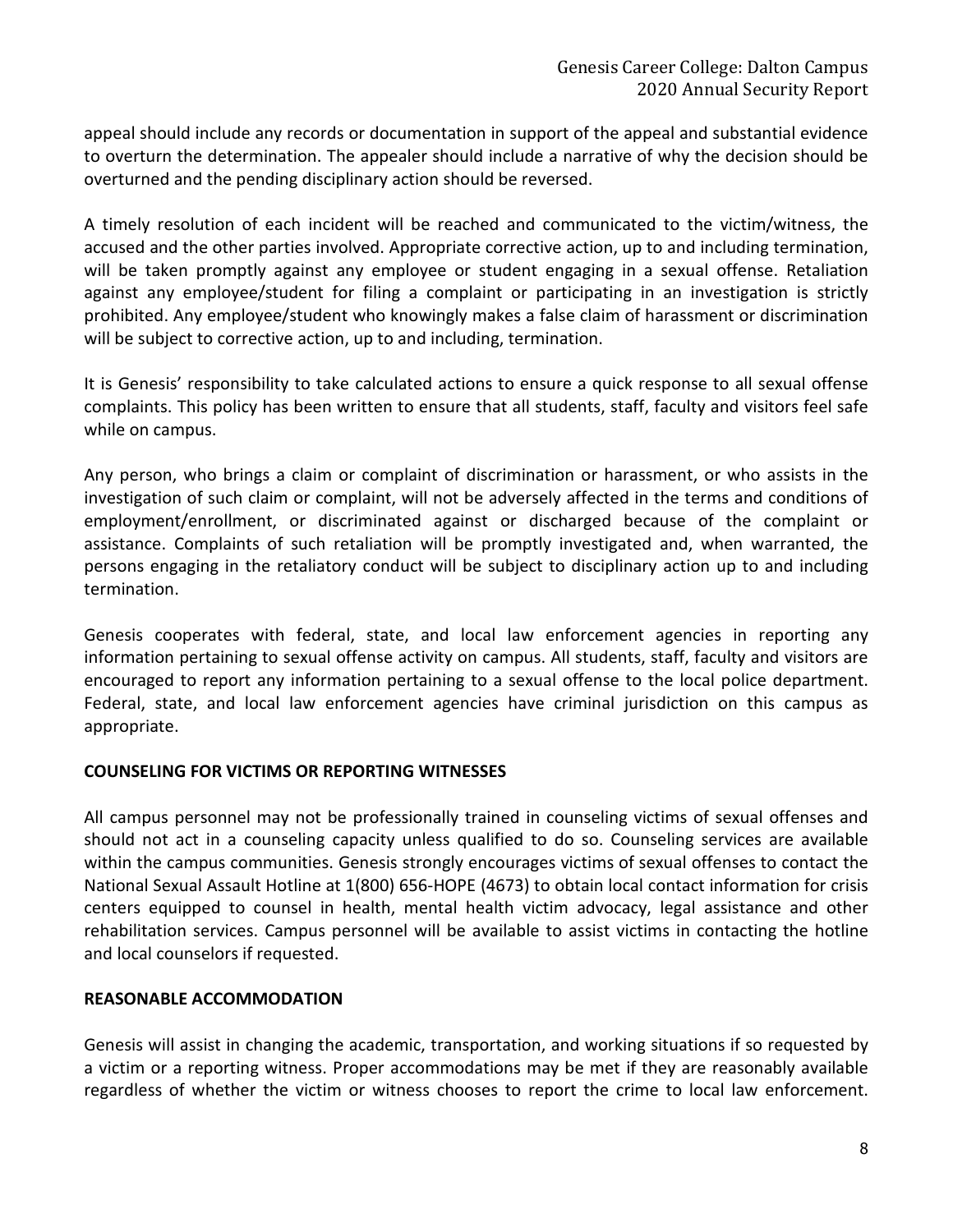These accommodations must be at the written request of the victim or reporting witness. Options for the accommodations will be discussed confidentially between the Campus Director, the Chief Operations Officer, and the President.

#### **INFORMATION REGARDING REGISTERED SEX OFFENDERS**

Federal law enforcement information is available disclosing the information regarding sex offenders in campus communities as provided under section 170101(j) of the Violent Crime Control and Law Enforcement Act of 1994. The following links provide such information:

Georgia: [https://gbi.georgia.gov/georgia-sex-offender-registry](https://www.tn.gov/tbi/general-information/tennessee-sex-offender-registry.htm)

# **DRUG AND ALCOHOL POLICY**

GCC is committed to providing a safe, healthy, and efficient working environment for all employees/students. To help achieve this goal, employees/students are prohibited from:

- Possessing, distributing, selling, manufacturing, or being under the influence of any illegal drug;
- Consuming or selling alcoholic beverages while on campus, in company vehicles, or while on company business or time, or bringing alcohol onto campus; and
- Abusing prescription drugs or possessing drugs that have not been prescribed for the employee by physician.

The standards of conduct of this school clearly prohibit the unlawful possession, use or distribution of illicit drugs and alcohol by students and employees on its property or as a part of any of its activities. Possession, use, or distribution as mentioned above can result in prosecution by local, state, or federal authorities and conviction can result in fine, imprisonment, or both. Any student who violates this policy is subject to corrective action up to, and including, termination of enrollment. Use of some drugs is detectable for several days. Detection of such drugs or the presence of alcohol will be considered being "under the influence".

Violations of this above mentioned polices occur when there is reasonable evidence of illegal prohibited activity. At this point the school will act against all violators. In addition, all evidence of illegal activities will be turned over to the appropriate law enforcement agencies. Genesis will provide timely written notice to any student who loses financial aid eligibility for violating this drug policy.

GCC reserves the right to request random drug tests for its employees and students. Refusal to submit to a drug and/or alcohol screen is grounds for immediate termination. Law enforcement may also be invited to check our campuses at any time with any means they deem necessary (i.e., drug dogs).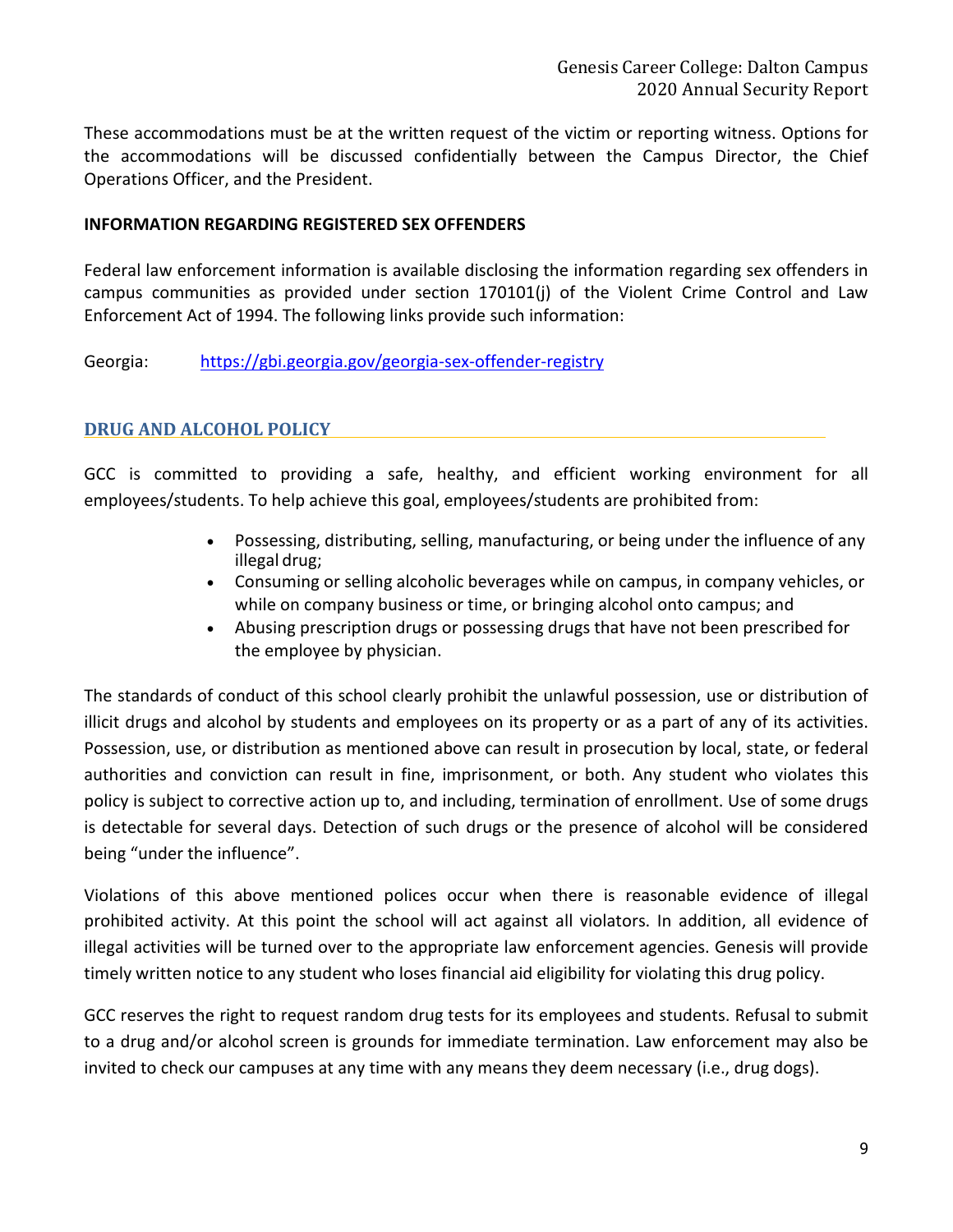While GCC does not condone the abuse of alcohol, prescription drugs, and/or use of illegal drugs, GCC does recognize that addiction to drugs and/or alcohol can be treated. If a student recognizes a personal addiction or abuse problem and seeks assistance from management in advance of detection, GCC will assist the student in seeking treatment. The confidential nature of the employee's counseling and rehabilitation for drug and/or alcohol abuse will be preserved. Genesis implements policies to reduce access, identify substance abuse early, and provide students with access within their local community for necessary treatment.

Any employee or student that has been suspended or terminated based on violating this substance abuse policy that wishes to return to our schools must first provide legitimate evidence that he/she has entered and successful completion a recognized rehabilitation program and/or submits proof of negative drug screens.

Acceptable Legitimate evidence:

- For successful completion of Drug Rehabilitation Program would include but not be limited to: certified certificate of completion, certified release from facility which indicates successful completion of a rehabilitation program.
- For proof of Negative drug screens would include but not be limited to: original official drug screening results received by the school directly from the screening facility.

If approved to return, these students or employees must comply with random drug screens that are to be documented in the student/employee files. Requests for reinstatement must be in written from and submitted to the President, Richard Bundy. Decisions by the President on these matters are final.

All information relating to drug and/or alcohol screens is to be kept strictly confidential. The information will be kept in the student's file. These medical files will be kept locked and secured, and access will be limited to certain individuals in the organization. Under no circumstances should the results of a drug and/or alcohol screen be discussed with individuals that do not have a work-related need to know. Our drug and alcohol policy is reviewed and evaluated every 2 years.

Drug abuse is extremely dangerous and can lead to dependency, addiction and death. Drug use and abuse causes approximately 20,000 deaths in the United States annually due to homicide and injuries, overdose, suicide, pneumonia, HIV infection, Hepatitis, and endocarditis.

http://www.webmd.com/mental-health/addiction/substance-abuse#1

# **SERVICES FOR ABUSE PREVENTION**

If any student, staff or faculty has questions or is seeking advice for substance abuse and the prevention thereof, confidential counseling services will be available on and off campus. For more information on counseling services and abuse awareness programs contact Tashanya Higgins, Campus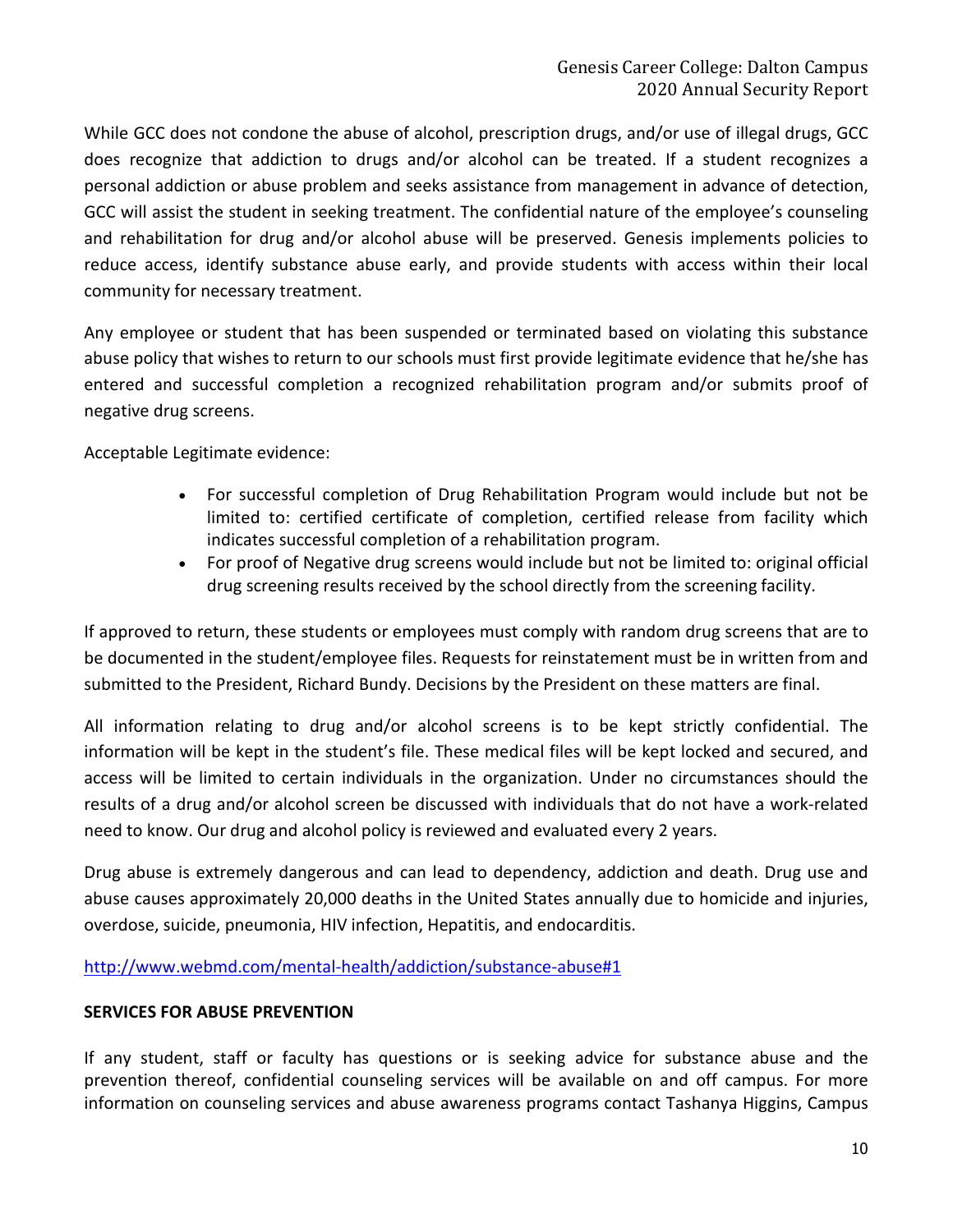Director at thiggins@genesiscareer.edu or by calling (706) 278-1300.

#### **EMERGENCY PROCEDURES AND TIMELY WARNING**

Genesis takes pride in providing a safe and healthy atmosphere for students to learn. Genesis will provide students, staff, faculty and the local communities with timely and accurate information regarding any emergency occurring on campus. Genesis is committed to performing these notifications as quickly as possible as speed to contact is critical to the safety of all constituents on and off campus. While Genesis will notify students, staff and faculty annually about campus security procedures, students are encouraged to be responsible for their own security and the security of others. The following procedures should be followed:

#### **FIRE EMERGENCY AND EVACUATION PROCEDURES**

If fire is detected, alert all students and staff members. Immediately vacate the building using the route indicated on the lighted exit signs located in each area of the campus. After leaving the building, call 911 at a neighboring establishment or using a mobile phone. The local area fire department assists in an annual emergency response evacuation drill.

# **TIMELY WARNING AND EMERGENCY NOTIFICATION**

If a threatening situation arises on campus students should alert the nearest staff or faculty member. The staff or faculty member will immediately notify the local police department, the Campus Director and the President by email or phone.

Genesis utilizes multiple media outlets to timely notify the campus community of threatening or emergency situations. Once the situation has been confirmed by the President, The Director of Technology will immediately send a notification via mass texts, email, social media, and local media outlets in television / radio to reach not only students and employees, but the larger community as well. The notifications will only be used if they do not compromise efforts to contain the emergency. The following information will be included in the notification:

- 1. THE NATURE OF THE POTENTIAL OR EXISTING THREAT
- 2. THE AREA OF CAMPUS THE THREAT IS OCCURRING
- 3. WHETHER THE CAMPUS IS SAFE TO RETURN
- 4. INFORMATION ON THE CANCELLATION OF CLASSES, IF NECESSARY
- 5. WHO TO CONTACT REGARDING MORE INFORMATION

Genesis will report in an accurate and timely manner to the campus community on crimes that:

- 1. ARE INCLUDED IN THE CAMPUS CRIME STATISTICS REPORT
- 2. ARE REPORTED TO LOCAL POLICE AGENCIES
- 3. CONSIDERED BY LORAINES TO REPRESENT A THREAT TO STUDENTS AND EMPLOYEES